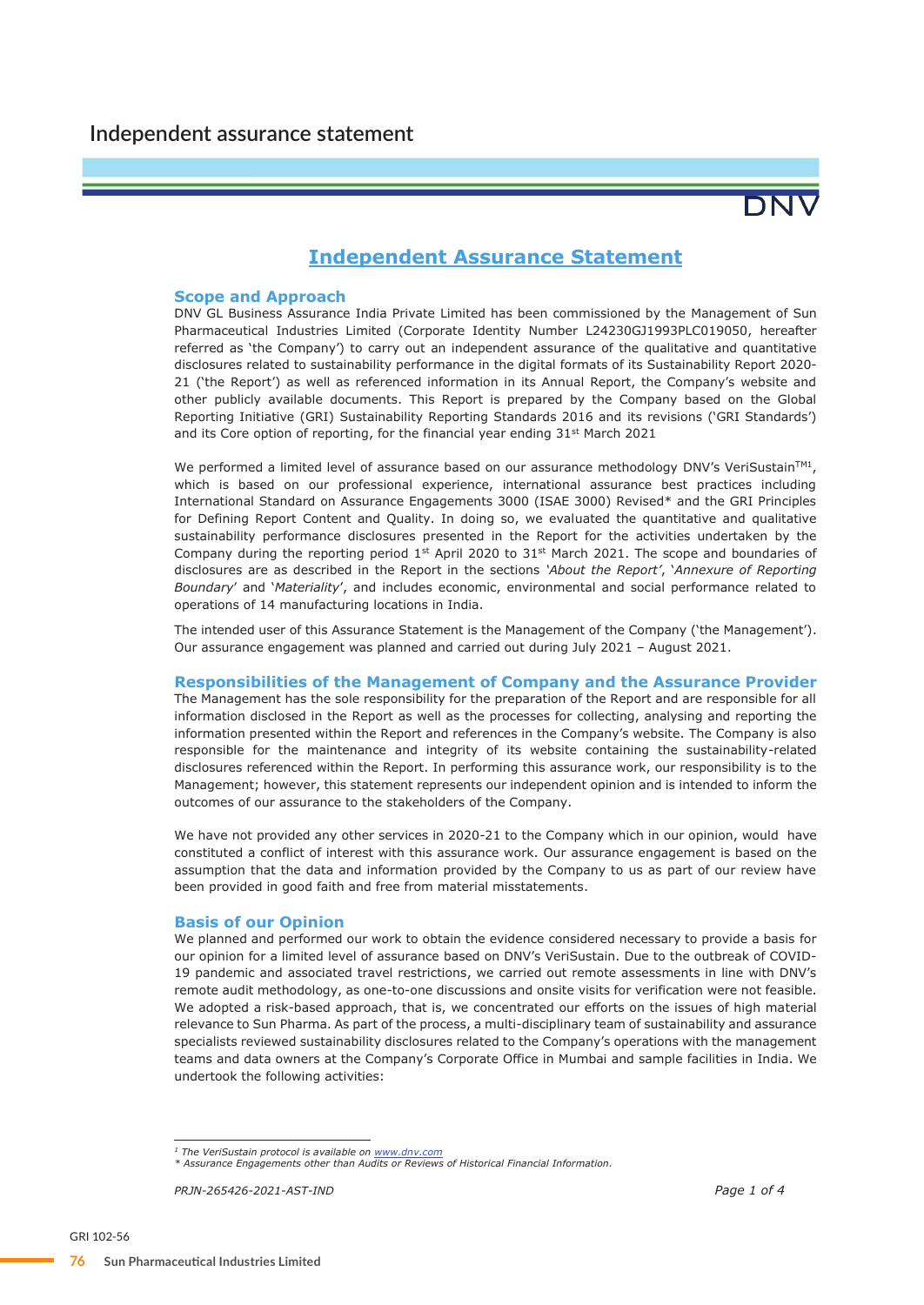

- Review of the approach to materiality determination and stakeholder engagement, and the outcomes as stated in the Report. We did not have any direct engagement with external stakeholders;
- Reviews of the draft and final versions of the sustainability report;
- Verification of the information and claims made in the Report, and assessment of the robustness of the data management system, data accuracy, information flow and controls for the reported disclosures. We examined and reviewed supporting evidence such as documents, data and other information made available by the Company related to the disclosures made in the Report, along with the Company's protocols for how the data was measured, monitored, recorded and reported;
- Review of the management approach disclosures related to identified material topics through interviews with selected senior managers responsible for devising and implementing sustainability strategies. We were free to choose interviewees and interviewed those with overall responsibility to deliver the Company's sustainability objectives;
- Remote verification at sample sites, that is, selected Formulations in Halol (Gujarat), Mohali (Punjab) and Dewas (Madhya Pradesh), and Active Pharmaceutical Ingredients (API) units in Dewas (Madhya Pradesh) and Ahmednagar (Maharashtra); including review of the processes and systems for preparing and consolidating site-level sustainability data in line with the principles of reliability, accuracy and completeness. We were free to choose sites for conducting assessments on the basis our risk-based approach; and,
- An independent assessment of the Report against the requirements of the GRI Standards: Core option of reporting.

We did not come across limitations to the scope and boundary of the agreed assurance engagement. The reported data on economic performance including expenditure towards Corporate Social Responsibility (CSR) and other financial data are based on audited financial statements issued by the Company's statutory auditors, and presented in its Annual Report 2020-21, which is subject to a separate independent audit process, and was not included in our scope of work.

# **Opinion and Observations**

On the basis of the verification undertaken, nothing has come to our attention to suggest that the Report does not properly describe the Report's adherence to the GRI Standards: Core option of reporting including the GRI 102: General Disclosures 2016, GRI 103: Management Approach 2016 and disclosures related to the following GRI Topic-specific Standards which have been identified by the Company to bring out its performance against its prioritised material topics

- GRI 201: Economic Performance 2016- 201-1;
	- GRI 204: Procurement practices 2016- 204-1;
	- GRI 302: Energy 2016 302-1, 302-4;
- GRI 303: Water and Effluents 2018 303-1, 303-2, 303-3, 303-4, 303-5;
- GRI 305: Emissions 2016 305-1, 305-2, 305-3;
- GRI 306: Effluents and Waste 2016- 306-2;
- GRI 307: Environmental Compliance 2016- 307-1;
- GRI 401: Employement 2016- 401-1, 401-2, 401-3
- GRI 403: Occupational Health and Safety 2018– 403-1, 403-2, 403-3, 403-4, 403-5, 403-6, 403-7, 403-8, 403-9, 403-10;
- GRI 404: Training and Education 2016 404-1, 404-2, 404-3;
- GRI 405: Diversity and Equal Opportunity 2016 405-1, 405-2;
- GRI 406: Non discrimination 2016- 406-1;
- GRI 407: Freedom of Association and Collective Bargaining 2016- 407-1;
- GRI 408: Child Labor 2016- 408-1;
- GRI 409: Forced or Compulsory Labor 2016- 409-1;

*PRJN-265426-2021-AST-IND Page 2 of 4*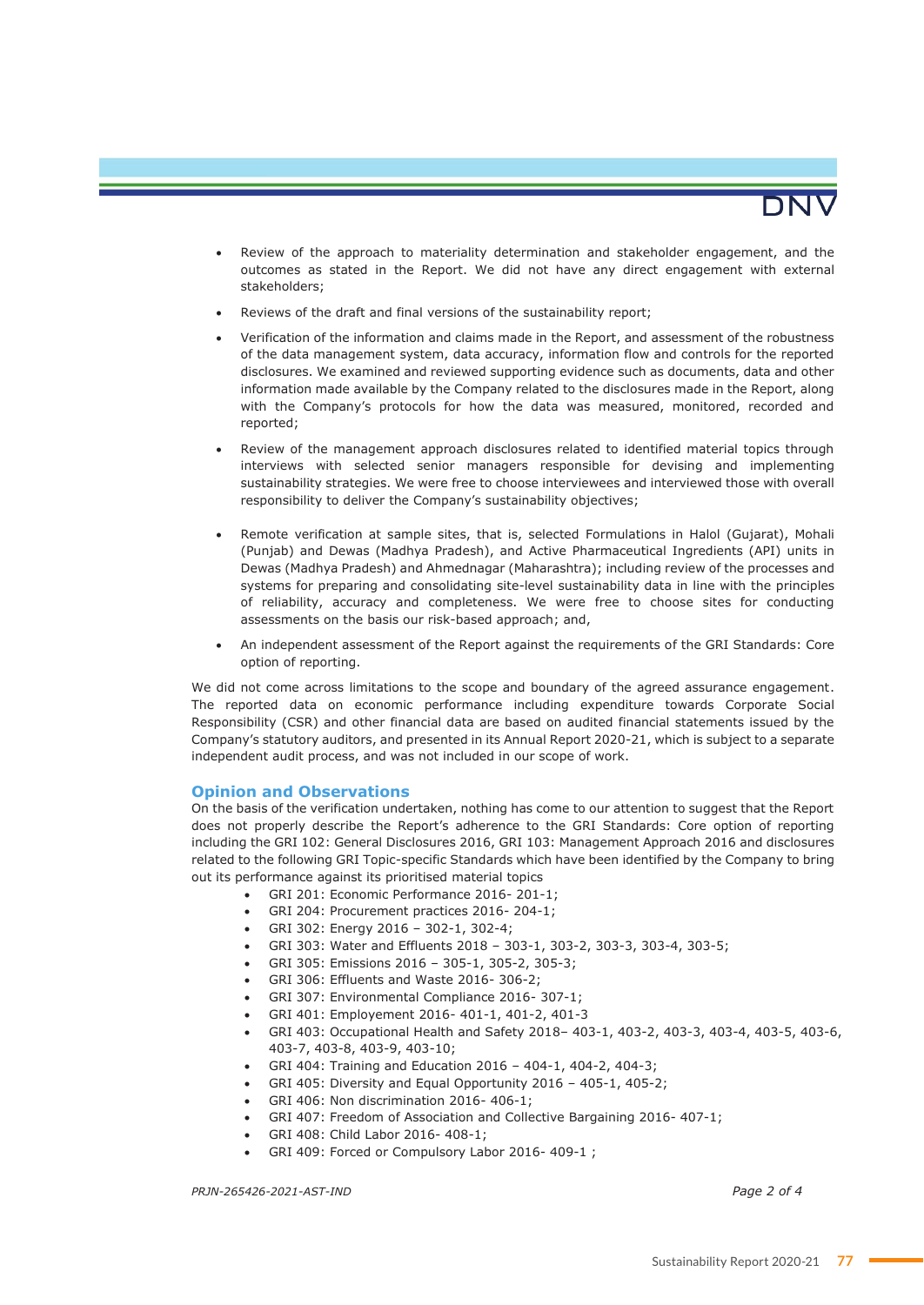

- GRI 412: Human Rights Assessment 2016- 412-1, 412-2;
- GRI 413: Local Communities 2016- 413-1, 413-2;
- GRI 416: Customer Health and Safety 2016– 416-1, 416-2;
- GRI 417: Marketing and Labeling 2016- 417-1, 417-2;
- GRI 419: Socioeconomic Compliance 2016- 419-1.

*Note: Scope 3 emissions reported as part of GRI 305-3 include emissions due to employee commute, business travel by air and paper consumption.*

Without affecting our assurance opinion, we provide the following observations against the principles of VeriSustain:

## **Materiality**

*The process of determining the issues that is most relevant to an organization and its stakeholders.*

The Report brings out the materiality determination exercise carried out by Sun Pharma to identify key topics which impact the Company and its stakeholders; the exercise included identification of topics based on industry trends, internal targets and risks. Further, Sun Pharma has prioritized material topics for disclosure in the Report based on inputs and requirements from cross-functional internal and external stakeholders while considering the Company's value drivers.

## **Nothing has come to our attention to suggest that the Report does not meet the requirements related to the Principle of Materiality**.

#### **Stakeholder Inclusiveness**

*The participation of stakeholders in developing and achieving an accountable and strategic response to Sustainability.* 

The Report brings out the processes for identification, as well as modes and frequencies of engagement with key internal and external stakeholders, that is, employees, suppliers, shareholders and investors, communities and non-governmental organisations (NGOs), senior leadership, regulators and B2B customers. The stakeholder engagement process includes identification of key concerns for significant stakeholder groups through formal and informal mechanisms.

## **Nothing has come to our attention to suggest that the Report does not meet the requirements related to the Principle of Stakeholder Inclusiveness**.

#### **Responsiveness**

*The extent to which an organization responds to stakeholder issues.* 

The Report brings out the responses to key concerns or topics of interest based on outcomes from stakeholder engagement and materiality of topics for sustainable development, through its strategies, management systems and governance mechanisms and key sustainability performance indicators. The Company has established a sustainability management system which includes processes for monitoring and reviewing key performance indicators and metrics to address identified material issues and its impact.

**Nothing has come to our attention to suggest that the Report does not meet the requirements related to the Principle of Responsiveness, however, the Company may further define and disclose short, medium and long-term targets for all identified material topics**.

### **Reliability**

*The system for maintaining the quality of underlying sustainability disclosures and performance management systems including the accuracy and comparability of information presented in the Report*  The majority of data and information verified through our interactions with the management teams and data owners at the Corporate Office and sample manufacturing locations were found to be fairly accurate. Some of the data inaccuracies identified during the verification process were found to be attributable to transcription, interpretation and aggregation errors and the errors have been corrected. The Company also has an internal audit mechanism for strengthening the reliability and accuracy of its sustainability performance data.

**Nothing has come to our attention to suggest that the Report does not meet the requirements related to the Principle of Reliability; however, the Company may improve its processes of** 

*PRJN-265426-2021-AST-IND Page 3 of 4*